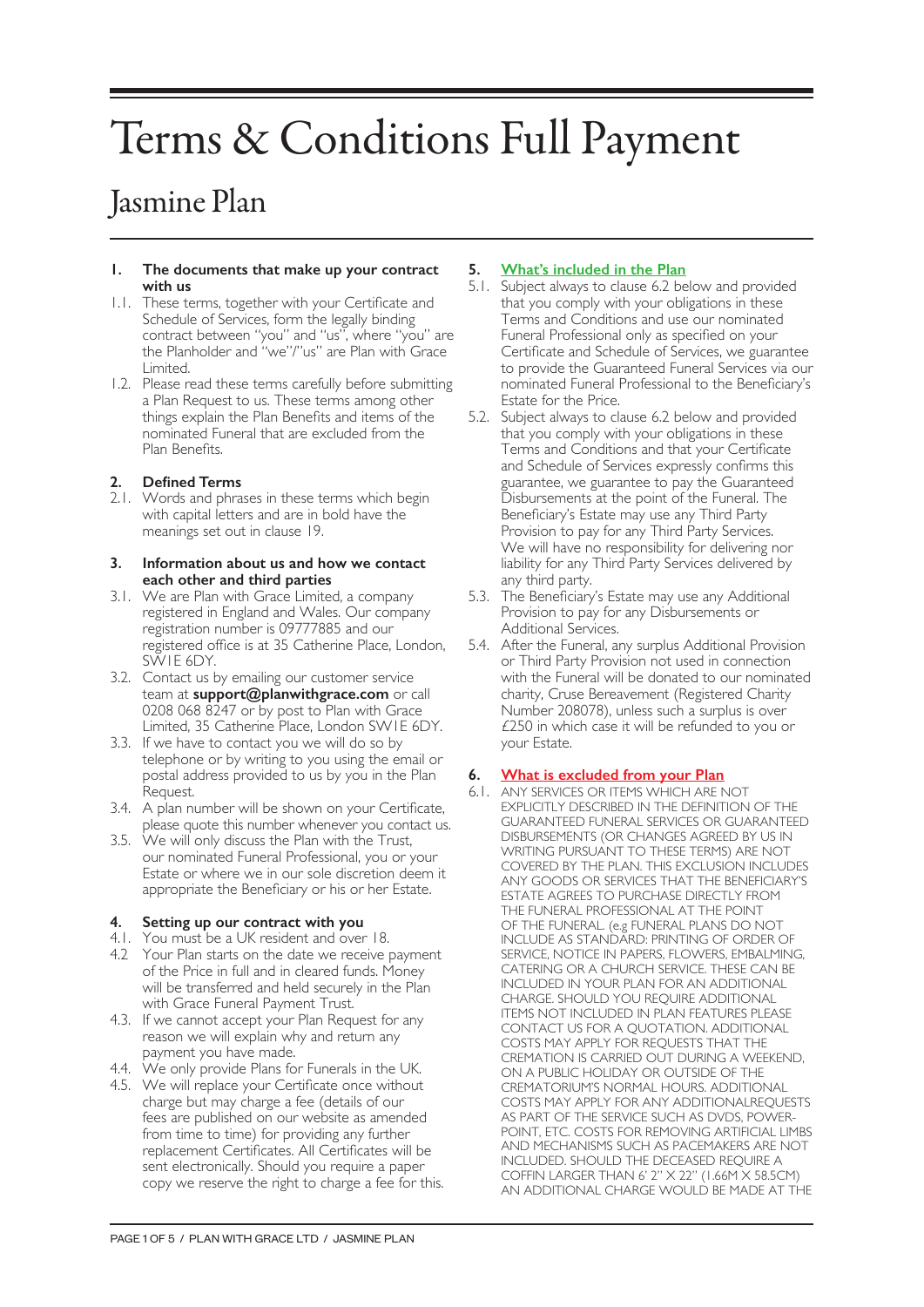TIME OF NEED. WHERE BARIATRIC (OBESE) FACTORS ARE PRESENT, CAUSING ADDITIONAL OR UNUSUAL REQUIREMENTS, PLAN WITH GRACE RESERVE THE RIGHT TO EITHER DECLINE OR WITHDRAW OUR SERVICES AT ANY TIME, AND/OR MAKE ADDITIONAL CHARGES WHERE THESE BECOME NECESSARY. PLEASE NOTE THAT IN EXTREME BARIATRIC CASES, A CREMATION MAY NOT BE POSSIBLE) WE WILL ALSO NOT BE LIABLE FOR ANY COSTS OR EXPENSES INCURRED AS A RESULT OF YOU OR THE BENEFICIARY'S ESTATE INSTRUCTING ANY FUNERAL PROFESSIONAL OTHER THAN OUR NOMINATED FUNERAL PROFESSIONAL TO PROVIDE ANY SERVICES. IF, FOR ANY REASON, WE HAVE NOT PROVIDED DETAILS OF OUR NOMINATED FUNERAL PROFESSIONAL, YOU OR THE BENEFICIARY'S ESTATE MUST OBTAIN OUR PRIOR APPROVAL BEFORE APPOINTING ANY FUNERAL PROFESSIONAL OR CREMATION FIRM.

- 6.2. IF YOU CHOOSE OR NOMINATE A FUNERAL PROFESSIONAL WHO IS NOT OUR NOMINATED FUNERAL PROFESSIONAL OR OTHERWISE APPROVED BY US THEN, IN THE EVENT THAT SUCH FUNERAL PROFESSIONAL CEASES TO TRADE OR BECOMES INSOLVENT IN ANY WAY AFTER THE DATE THIS PLAN IS ENTERED INTO, THEN:
	- 6.2.1. THE GUARANTEES DESCRIBED IN CLAUSES 5.1 AND 5.2 SHALL CEASE TO APPLY;
	- 6.2.2. WE WILL USE ALL REASONABLE ENDEAVOURS TO PROCURE A REPLACEMENT FUNERAL PROFESSIONAL WHO WILL HONOUR SUCH GUARANTEES;
	- 6.2.3. WE HOWEVER RESERVE THE RIGHT TO MAKE A FURTHER REASONABLE CHARGE IN ORDER TO PROVIDE THE GUARANTEED FUNERAL SERVICES AND ANY GUARANTEED DISBURSEMENTS.
- 6.3. Save for any Guaranteed Disbursements or any contribution available from any Additional Provision, the amount of any Disbursements that is not stated on the Certificate and Schedule of Services will therefore not be covered by the Plan and must be paid by the Beneficiary's Estate to the Funeral Professional at the time of the Funeral.
- 6.4. Any Funeral Wishes attached to your Plan operate as a guide to the Beneficiary's Estate. They are not the subject of any contractual agreement and it remains the right of the Beneficiary's Estate to determine which, if any, Additional Services it wishes to obtain in respect of the Funeral.
- 6.5. The Plan covers UK only overland transportation of the deceased up to 30 miles from the nearest branch of our nominated Funeral Professional. Where the Beneficiary dies overseas, the cost of transportation to within 30 miles of the nearest branch of your nominated Funeral Professiona , including any repatriation, is not covered by the Plan. (We recommend that you have insurance in place, such as travel insurance to cover the costs of repatriation if required. In such cases arrangements would be made to collect you from the airport.) The Funeral Professional may be able to advise and/or arrange repatriation for an additional charge, but neither we nor the Funeral Professional will be under any obligation to do so, and any costs incurred by the Funeral Professional in this respect will be paid by the Beneficiary's Estate directly to the Funeral Professional.
- 6.6. You must notify us immediately of any change of address. If we have to nominate a different Funeral Professional as a result of this then additional charges may apply.
- 6.7. You shall have no right to change our nominated Funeral Professional as set out in your Certificate without our prior written consent. The guarantees that we make in these Terms and Conditions, including those set out in clauses 5.1 and 5.2, shall cease to apply if you or the Beneficiary's Estate decides, without our prior written consent, to use anyone to provide any funeral or cremation services other than our Funeral Professional as set out in the Certificate. If this occurs, we reserve the right to terminate this Plan and refund the Price less any Administration Fee, such deductions being to a maximum of £600.

#### **7. How we protect your money until it is needed and our entitlement to investment returns**

- 7.1. In order to ensure that it is protected and secure, the Price (including any Additional Provision and Third Party Provision less our Administration Fee, will be held separately by the Trust until a Funeral Claim Request is received and accepted by us.
- 7.2. No interest or investment returns will be payable to you in respect of any payments received by us or the Trust. In entering into the Plan you give your irrevocable and unconditional consent for us to receive and enjoy absolutely the benefit of all investment income and capital gains on payments made to the Trust.

# **8. Your rights to make changes to the Plan**

8.1. You may request changes to the Plan at any time by either emailing support@planwithgrace.com or by post at Plan with Grace Limited, 35 Catherine Place, London, SW1E 6DY. Upon receipt of this we will consider the requested change(s) and advise you whether any further changes to the Plan are necessary to implement the requested change(s). This includes any increase in the Price which may be required to allow the revised Plan. Once agreed, we will issue you with an amended Certificate and Estate Pack via email reflecting the change(s). If not agreed, the Plan shall continue on its existing terms unless you cancel the Plan in accordance with clause 12 below. We reserve the right to levy a further fee (details of our fees are published on our website as amended from time to time) to administer any change to your Plan.

#### **9. The Beneficiary's Estate's rights in respect of the Funeral**

- 9.1. Once a completed Funeral Claim Request has been submitted and accepted by us, the Beneficiary's Estate have the following rights in respect of the Funeral:
	- 9.1.1.We will procure that the nominated Funeral Professional delivers the Guaranteed Funeral Services in accordance with the Plan.
	- 9.1.2. The Beneficiary's Estate may request the Funeral Professional to provide Additional Services (which includes amendments to the Guaranteed Funeral Services). The legal agreement in respect of any Additional Services shall be between the Beneficiary's Estate and the Funeral Professional directly.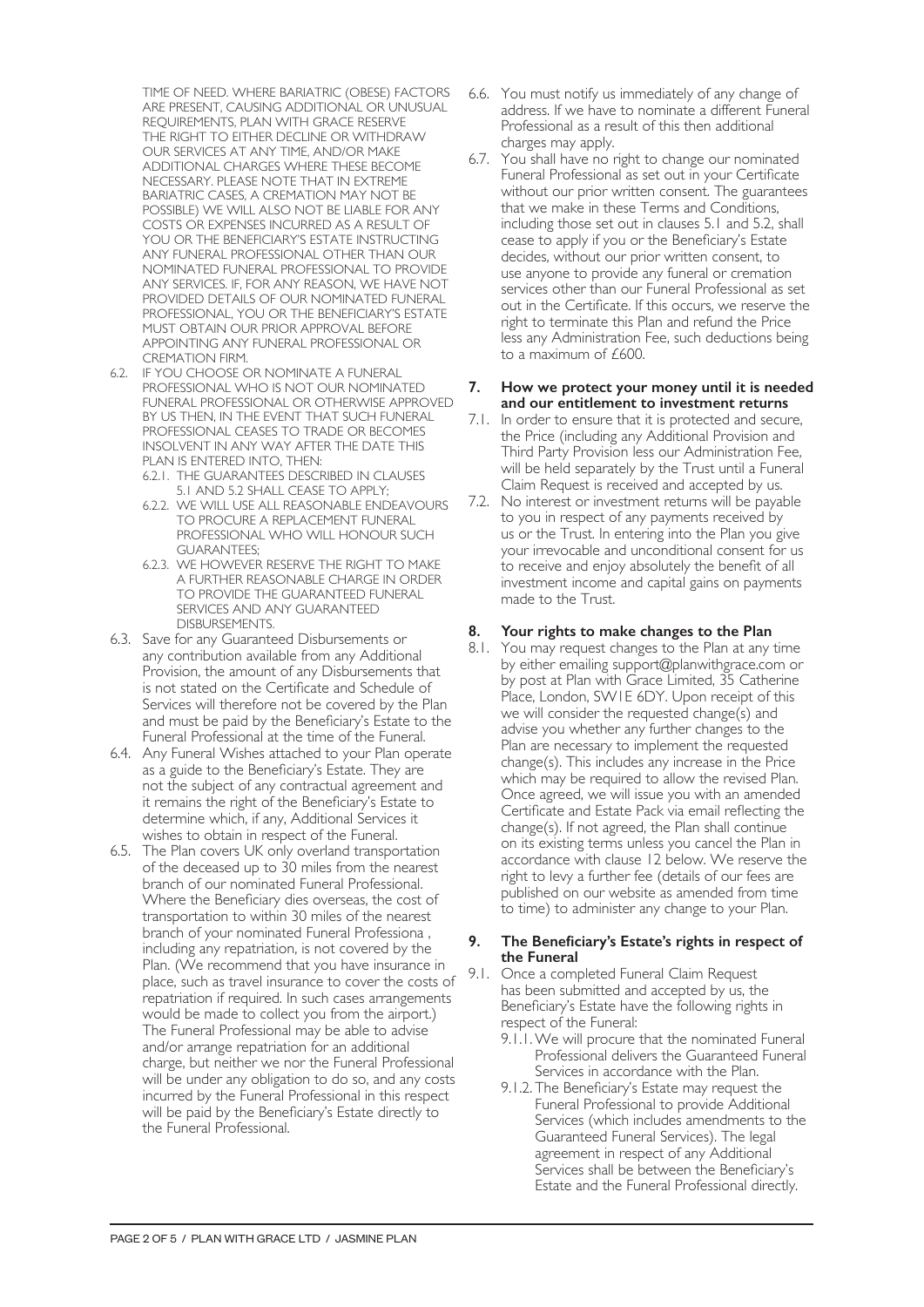9.1.3.We shall apply any Additional Provision or Third Party Provision to discharge any fees payable to the Funeral Professional in respect of any Disbursements which are not within any Guaranteed Disbursements and any Additional Services or the Third Party Services. Where the Additional Provision and Third Party Provision is is less than the additional fees incurred, the Beneficiary's Estate will be responsible for paying the balance to us or as applicable to the Funeral Professional.

# **10. Our rights to make changes**

- 10.1. We may change the Plan to reflect changes in relevant laws and regulatory requirements, such as a change in requirement for number of signatures on the death certificate, or a change in VAT legislation.
- 10.2. We may change the Plan without your consent to implement minor adjustments and improvements.

# **11. Claiming the Plan Benefits**

- 11.1. The Plan Benefits may be claimed by submitting to us or your nominated Funeral Professional a valid Funeral Claim Request, the original Certificate and such other evidence as we may reasonably require such as a certified copy of the death certificate. A Funeral Claim Request is valid if it is completed fully, after the death of the Beneficiary, by the Planholder or the Beneficiary's Estate.
- 11.2. Upon receipt of a valid Funeral Claim Request by us (and other requested documentation) we will provide you with the name and contact details of the Funeral Professional. You or the Beneficiary's Estate may then contact the Funeral Professional directly to discuss the arrangement of the Funeral. Once the Guaranteed Funeral Services and any Additional Services or Third Party Services have been performed, the Trust will issue payment for the Guaranteed Funeral Services, together with any Third Party Provision and any Additional Provision, directly to Funeral Professional.
- 11.3. We will not be liable for delays caused by any event outside of our, or the Funeral Professional's, reasonable control. If, as a result of such an event, there is a risk of delay in any Funeral of greater than 30 days we will notify you or the Beneficiary's Estate and you may end the Plan and receive a refund of all sums paid to us less the Administration Fee.
- 11.4. If the information set out in your Certificate or provided to us, either in the Plan Request or subsequently, changes, you must notify us of those changes as soon as possible by emailing us at support@planwithgrace.com or by post at 35 Catherine Place, London, SW1E 6DY If you or the Estate do not give us this information within a reasonable time, or you or the Beneficiary's Estate give us incomplete or incorrect information, we may either end the Plan or make an additional charge of a reasonable sum to compensate us for any extra work that is required as a result. We will not be responsible for the late or partial provision of the Funeral if this is caused by you or the Estate not giving us the information we need within a reasonable time of us asking for it.

# **12. Your rights to end the Plan**

- 12.1. You may cancel the Plan at any time by submitting a Cancellation Form to us in accordance with clause 3 or notifying us by phone or by email.
- 12.2. Your rights when you end the Plan will depend on the circumstances:
	- 12.2.1. where any of the following apply, all sums paid will be refunded in full (no Administration Fee apply).
		- 12.2.1.1. you notify us of cancellation of the Plan within 30 days of the Plan starting in accordance with clause 4.1;
		- 12.2.1.2. you have a legal right to end the Plan because of something we have done wrong;
		- 12.2.1.3. we have told you about an upcoming change to the Plan or these terms which you do not agree to;
		- 12.2.1.4. we have told you about an error in the Price or description of the Plan and you do not wish to proceed;
	- 12.2.2. In all other cases where you notify us of cancellation of the Plan, we will refund Administration Fee.

# **13. Our rights to end the Plan**

- 13.1. We may end the Plan at any time by writing to you if you breach your obligations under these Terms (including failing to make any payment to us when it is due) and you fail to remedy this breach within 30 days of us informing you of the breach.
- 13.2. If we end the Plan in the situations set out in clause 13.1 we will refund any money you have paid in advance for the Plan less the Administration Fee.
- 13.3. If the Beneficiary dies and the Plan is not claimed within 24 months of the date of the Beneficiary's death then we shall become unconditionally and irrevocably entitled absolutely to the Price (including any Additional Provision and Third Party Provision) and no payment will be made to you or the Beneficiary's Estate. Where we become aware of your, or the Beneficiary's death, we will conduct a reasonable search for you or your Estate. Subject always to the first sentence of this clause 13.3, where you or your Estate are located and you confirm that the Plan Benefits are not required, we will issue a refund to your Estate of all sums paid less the Administration Fee and any costs incurred in finding you or your Estate.

#### **14. Complaints**

- 14.1. If you have any questions or complaints about the Plan or any complaints about the service you receive from Plan with Grace, please contact our customer service team immediately by phone, email or post:
	- Plan with Grace Limited, 35 Catherine Place, London SW1E 6DY
	- Email: support@planwithgrace.com
	- Tel: 020 8068 8247

We'll acknowledge your complaint as soon as possible, and no later than three working days following receipt. We will do our utmost to ensure that it's dealt with as quickly as possible. If the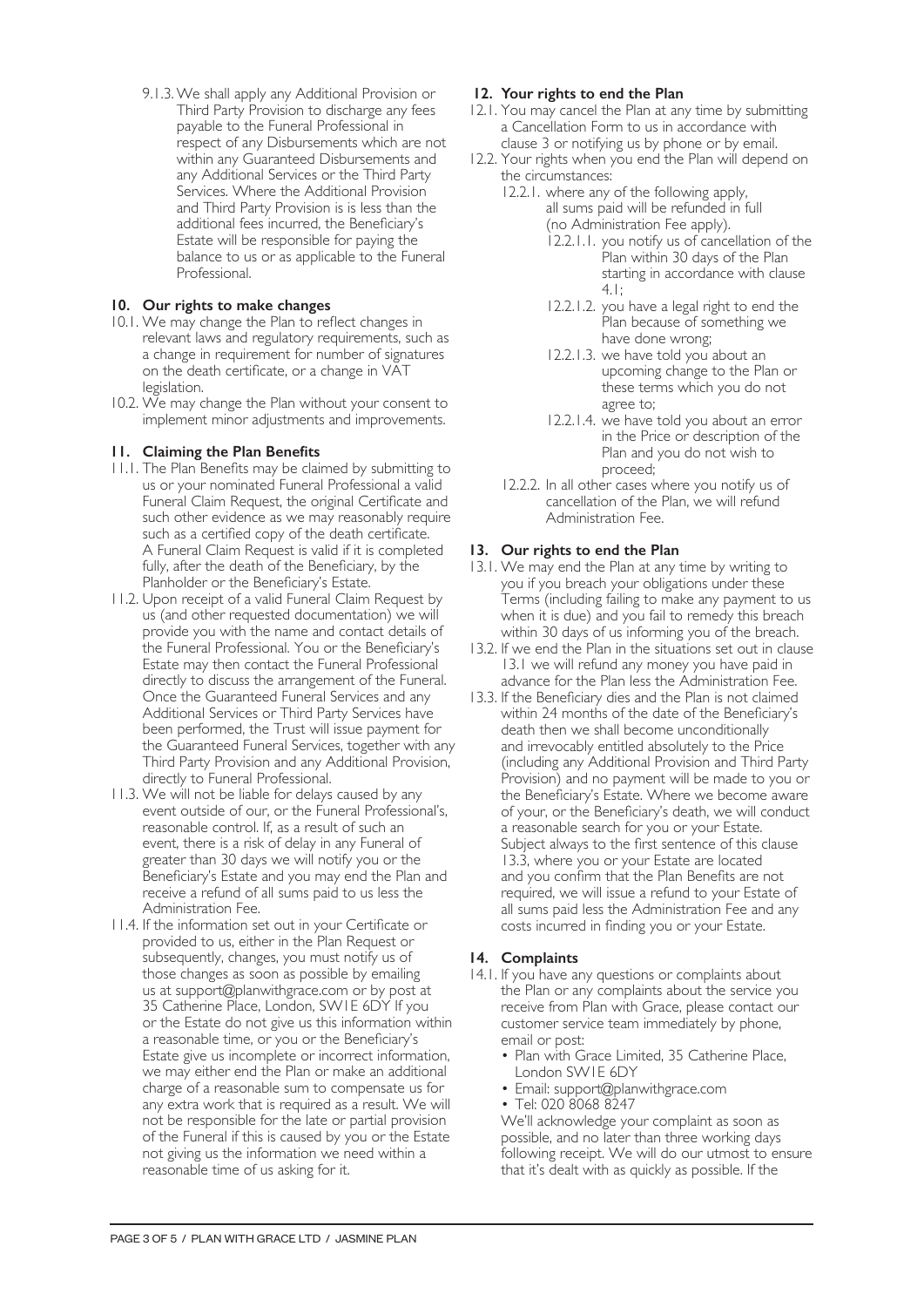matter is resolved with your agreement within the timeframe, we will provide a summary resolution communication confirming that the complaint has been resolved. Otherwise, we will investigate the complaint and provide you with our final response as soon as possible thereafter. The firm has a maximum of 8 weeks to investigate the complaint and provide a final response, but we aim to respond much sooner than this wherever possible.

- 14.2 Complaints regarding the services provided by the Funeral Professional should be directed to the applicable Funeral Professional in the first instance with a copy of the complaint also sent to us at: Plan with Grace Limited, 35 Catherine Place, London SW1E 6DY and/or email us on support@planwithgrace.com. If the Funeral Professional does not resolve your complaint to your satisfaction please contact our customer service team detailed in clause 14.1. If we cannot resolve your complaint you may then refer it to the Funeral Planning Authority on 0345 601 9619 or email Info@funeralplanningauthority.co.uk. We are a Registered Provider of Funeral Plans and comply with the Rules and Code of Practice of the Funeral Planning Authority: www.funeralplanningauthority.co.uk.
- 14.3. We are under a legal duty to supply the goods and services included in your Plan in conformity with these terms. Set out below is a summary of your key legal rights in relation to the Plan. Nothing in these terms will affect your legal rights.
	- 14.3.1. For the goods contained in your Plan, the Consumer Rights Act 2015 says goods must be described, fit for purpose and of satisfactory quality.
	- 14.3.2. For the services contained in your Plan, the Consumer Rights Act 2015 says you can ask us to repeat or fix a service if it's not carried out with reasonable care and skill, or get some money back if we can't fix it. The services must also be carried out within a reasonable time.

# **15. Price and payment**

- 15.1. The Price comprises the cost of the Guaranteed Funeral Services, the Administration Fee and the amount of any Additional Provision and any Third Party Provision.
- 15.2. The Price is payable in full immediately on commencement of the Plan. See clause 4.1 for clarification of when your plan starts
- 15.3. The provision of funerals is not currently subject to VAT; however should this change we may add VAT to any relevant sum where it is not already included and this will be payable by you. If you or your Estate do not pay any applicable VAT this may affect our ability to deliver the Plan Benefits.

#### **16. Our responsibility for loss or damage suffered by you**

16.1. If we fail to comply with these terms, we are not responsible for any loss or damage that is not foreseeable. We do not in any way exclude or limit our liability for death or personal injury caused by our negligence or fraud or fraudulent misrepresentation.

- 16.2. We only supply plans for domestic and private use. If you use the Plan for any commercial, business or re-sale purpose we will have no liability to you for any loss of profit, loss of business, business interruption, or loss of business opportunity.
- 16.3. Save for the payment of any Additional Provision or Third Party Provision in accordance with these Terms, we will not be liable for any failure by the Funeral Professional in the delivery of any agreed Additional Services or any Third Party Services.

#### **17. How we may use your personal information**

17.1 We will only process any personal information that you or the Beneficiary provides to us in accordance with our Privacy Policy: at www.planwithgrace.com

# **18. Other important terms**

- 18.1. We may transfer our rights and obligations under the Plan to another organisation. We will contact you to let you know if we plan to do this. If you are unhappy with the transfer you may contact us to end the Plan within 30 days of us telling you about it and we will refund you in full any payments you have made.
- 18.2. You may only transfer your rights or your obligations under these terms to another person if we agree to this in writing.
- 18.3. The Plan constitutes the entire agreement between you and us and supersedes and extinguishes all previous agreements, promises, assurances, warranties, representations and understanding between you and us, whether written or oral, relating to its subject matter.
- 18.4. The Plan is between you and us. With the exception of the Beneficiary's Estate, no other person shall have any rights or obligations under it. For example, the Funeral Professional is not a party to the Plan and there is no legal relationship between you and the Funeral Professional in respect of the Guaranteed Funeral Services. The Beneficiary's Estate will have a contract with the Funeral Professional for any Additional Services or Third Party Services if applicable.
- 18.5. Each of the paragraphs of these terms operates separately. If any court or relevant authority decides that any of them are unlawful, the remaining paragraphs will remain in full force and effect.
- 18.6. If we do not insist immediately that you do anything you are required to do under these terms, or if we delay in taking steps against you in respect of your breaking this contract, that will not mean that you do not have to do those things and it will not prevent us taking steps against you at a later date. For example, if you miss a payment and we do not chase you, we can still require you to make the payment at a later date.
- 18.7. These terms are governed by English law and you can bring legal proceeding in respect of the products in the English courts. If you live in Scotland you can bring legal proceedings in respect of the Plan in either the Scottish or the English courts. If you live in Northern Ireland you can bring legal proceedings in respect of the Plan in either the Northern Irish or English courts.